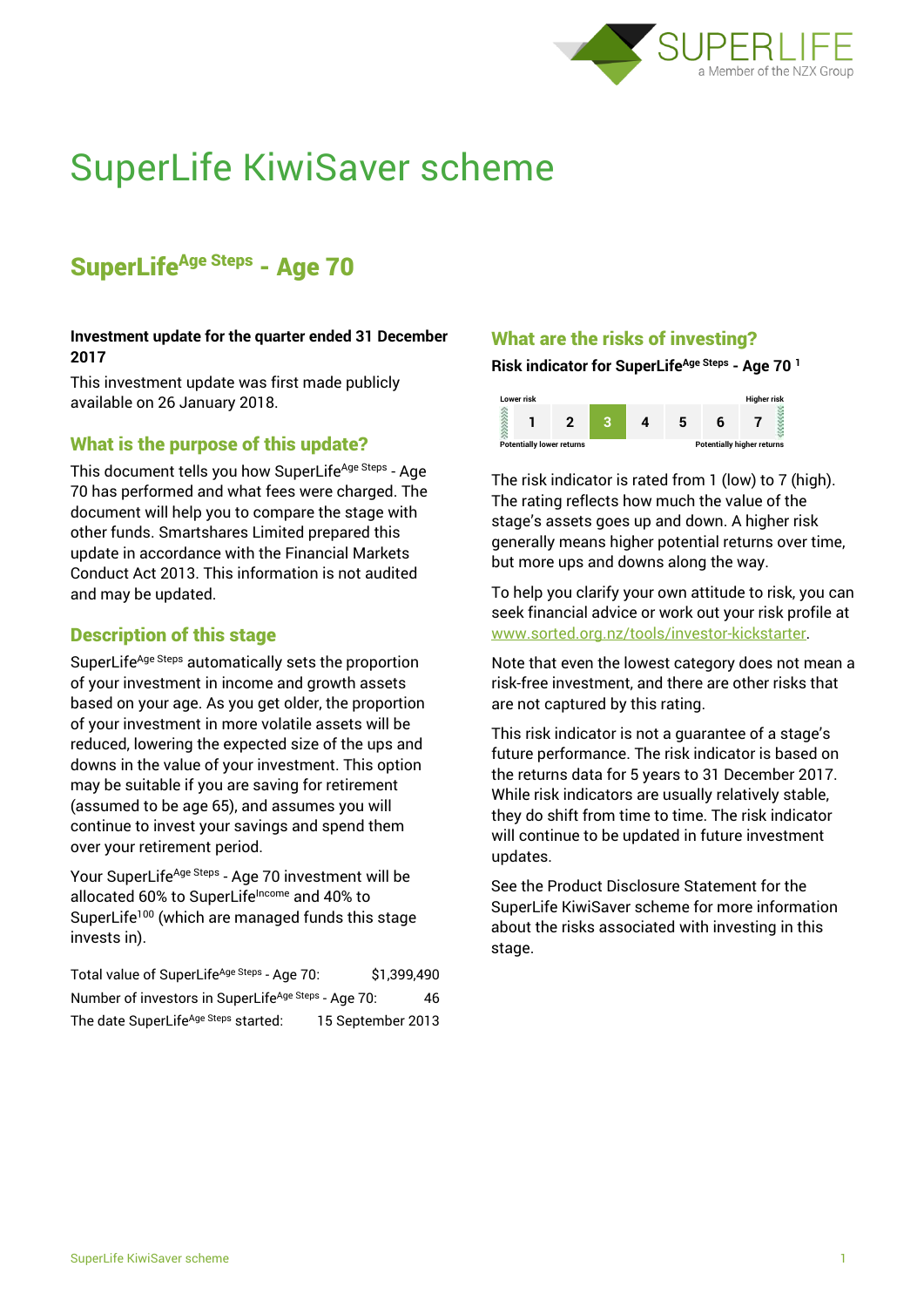## How has the stage performed?

|                                                                           | Past year |
|---------------------------------------------------------------------------|-----------|
| <b>Annual return</b><br>(after deductions for charges and tax)            | 9.12%     |
| Annual return<br>(after deductions for charges but before tax)            | 9.95%     |
| Market index annual return<br>(reflects no deduction for charges and tax) | 1በ 44%    |

The market index annual return is based on the weighted average annual return of the market indices used to measure the performance of the assets that the stage invests in. Additional information about the market index is available in the 'Other Information' document on the offer register at www.business.govt.nz/disclose.

# **Annual return graph**



This shows the return after fund charges and tax for each year ending 31 March since the stage started. The last bar shows the average annual return since the stage started, up to 31 December 2017.

**Important:** This does not tell you how the stage will perform in the future.

Returns in this update are after tax at the highest prescribed investor rate (PIR) of tax for an individual New Zealand resident. Your tax may be lower.

# What fees are investors charged?

Investors in SuperLife<sup>Age Steps</sup> - Age 70 are charged fund charges. In the year to 31 March 2017 these were:

|                                                       | % per annum of stage's<br>net asset value |  |
|-------------------------------------------------------|-------------------------------------------|--|
| <b>Total fund charges</b>                             | 0.61%                                     |  |
| Which are made up of:                                 |                                           |  |
| <b>Total management and administration</b><br>charges | 0.61%                                     |  |
| Including:                                            |                                           |  |
| Manager's basic fee                                   | 0.39%                                     |  |
| Other management and<br>administration charges        | በ 22%                                     |  |
| <b>Total performance-based fees</b>                   | 0.00%                                     |  |
| <b>Other charges</b>                                  | Dollar amount per investor                |  |
| <b>Administration fee</b>                             | \$32 per annum                            |  |

Investors will not be charged individual action fees for specific actions or decisions. See the Product Disclosure Statement for the SuperLife KiwiSaver scheme for more information about the fees investors are charged.

Small differences in fees and charges can have a big impact on your investment over the long term.

# Example of how this applies to an investor

Jess had \$10,000 in the stage and did not make any further contributions. At the end of the year, Jess received a return after fund charges were deducted of \$912 (that is 9.12% of her initial \$10,000). Jess paid other charges of \$30. This gives Jess a total return after tax of \$882 for the year.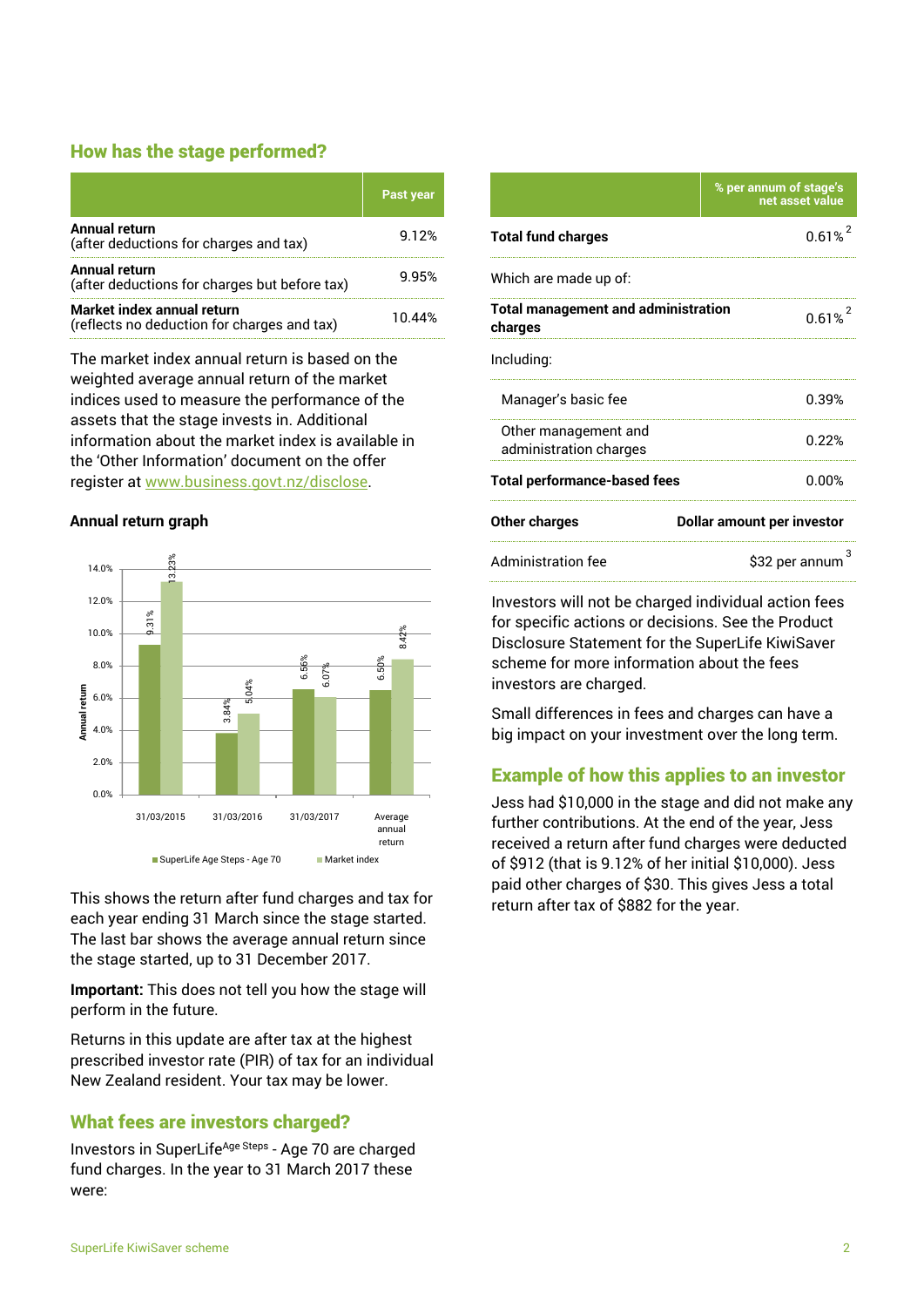

# What does the stage invest in?

#### **Actual investment mix**

This shows the types of assets that the stage invests in.



#### **Target investment mix**

This shows the mix of assets that the stage generally intends to invest in.

| <b>Asset Category</b>        | <b>Target asset mix</b> |
|------------------------------|-------------------------|
| Cash and cash equivalents    |                         |
| New Zealand fixed interest   | 30.00%                  |
| International fixed interest | 30.00%                  |
| Australasian equities        | 13.60%                  |
| International equities       | 21.60%                  |
| Listed property              | 4.80%                   |
| Unlisted property            |                         |
| Commodities                  |                         |
| Other                        |                         |

#### **Top ten investments**

| <b>Name</b>                                                   | % of stage's net<br>asset value | <b>Type</b>                     | <b>Country</b>       | <b>Credit rating</b><br>(if applicable) |
|---------------------------------------------------------------|---------------------------------|---------------------------------|----------------------|-----------------------------------------|
| Vanguard International Credit Securities<br>Index Fund Hedged | 14.15%                          | International fixed<br>interest | Australia            |                                         |
| Vanguard FTSE Europe ETF                                      | 6.44%                           | International equities          | <b>United States</b> |                                         |
| Nikko AM Wholesale NZ Bond Fund                               | 6.21%                           | New Zealand fixed<br>interest   | New Zealand          |                                         |
| Vanguard S&P 500 ETF                                          | 3.42%                           | International equities          | <b>United States</b> |                                         |
| Vanguard FTSE Emerging Markets ETF                            | 2.34%                           | International equities          | <b>United States</b> |                                         |
| Vanguard FTSE Pacific ETF                                     | 2.22%                           | International equities          | <b>United States</b> |                                         |
| New Zealand Government 15/05/21 6.0%<br>GB                    | 2.13%                           | New Zealand fixed<br>interest   | New Zealand          | $AA+$                                   |
| <b>ASB Current Account</b>                                    | 2.12%                           | Cash and cash<br>equivalents    | New Zealand          | AA-                                     |
| Vanguard Value ETF                                            | 1.28%                           | International equities          | <b>United States</b> |                                         |
| Vanguard Growth ETF                                           | 1.27%                           | International equities          | <b>United States</b> |                                         |

The top 10 investments make up 41.58% of the stage's net asset value.